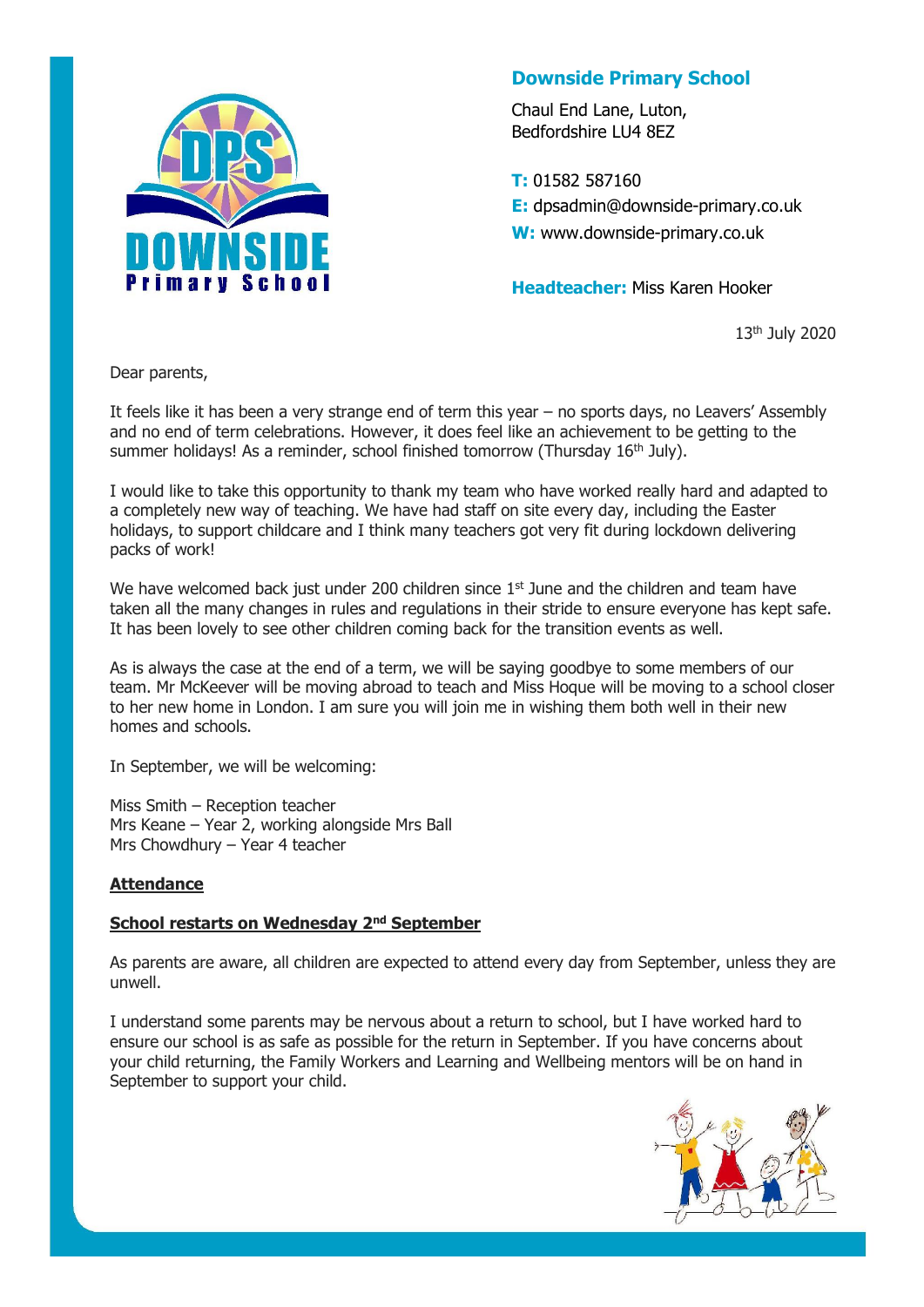## **Plans for September**

As the country starts to regain some sense of a new normal, so must schools. I have been working hard on a plan to ensure all children are back at school and are as protected as is possible in the Autumn term. Please read this letter carefully, as there are a number of changes.

## **Before children come to school:**

- Parents should not send their children in to school unless they are well. Please be extra cautious!
- $\bullet$  One adult should do the drop off and leave their child at the main gates  $-$  a staff member will be at the gates.
- If children walk alone, parents should ensure their children come directly to school and don't stop at the local shops etc.
- Parents should follow all the Government guidelines and not allow their child to mix with other children / adults on the way to school

## **Masks**

Current guidance suggests that should children come in to school wearing a mask then this should be taken off for school. If the mask is a disposable one, this will be disposed of in the lidded bin in the classroom. If the mask is reusable, then children will be asked to put this into their bags – ideally in a plastic bag.

#### **Classes and year groups**

The Government have acknowledged that in order to get all children back to school, children now need to move from small bubbles to class / year group bubbles. Classrooms are not big enough to socially distance children from each other, but we will be taking the following measures:

- Regular hand washing / using hand sanitiser, which we have in school (on entry, before/after break and lunch or any activities where it is felt necessary)
- Regular cleaning (areas and equipment)
- Children will have their own frequently used equipment
- Desks will be separated and forward facing, as much as is possible

Classes will be kept together and will only mix with children from their year group at planned times:

- Breaktimes as there is a lower risk of transmission, as children are outside
- Lunchtime in the dinner hall and outside.

We will not be mixing classes, except for in Year 6 – where we will mix them in order to tailor our curriculum to the children's abilities. In these cases, children will sit with their classmates and will be expected to socially distance themselves as much as possible.

#### **New school timings:**

As you are all aware, the start and end of the school is very busy at our school. The Government have asked that schools therefore stagger start and end times.

|                   | Time          |                                  | Register | Lessons start |
|-------------------|---------------|----------------------------------|----------|---------------|
| Year R            | $8.45 - 8.55$ | Reception entrance               | 8.55     | 9.00          |
| Year 1            | $8.35 - 8.45$ | Reception entrance               | 8.45     | 8.50          |
| Year <sub>2</sub> | $8.35 - 8.45$ | Main entrance                    | 8.45     | 8.50          |
| Year <sub>3</sub> | $8.35 - 8.45$ | Reception entrance               | 8.45     | 8.50          |
| Year 4            | $8.45 - 8.55$ | Main entrance – through car park | 8.55     | 9.00          |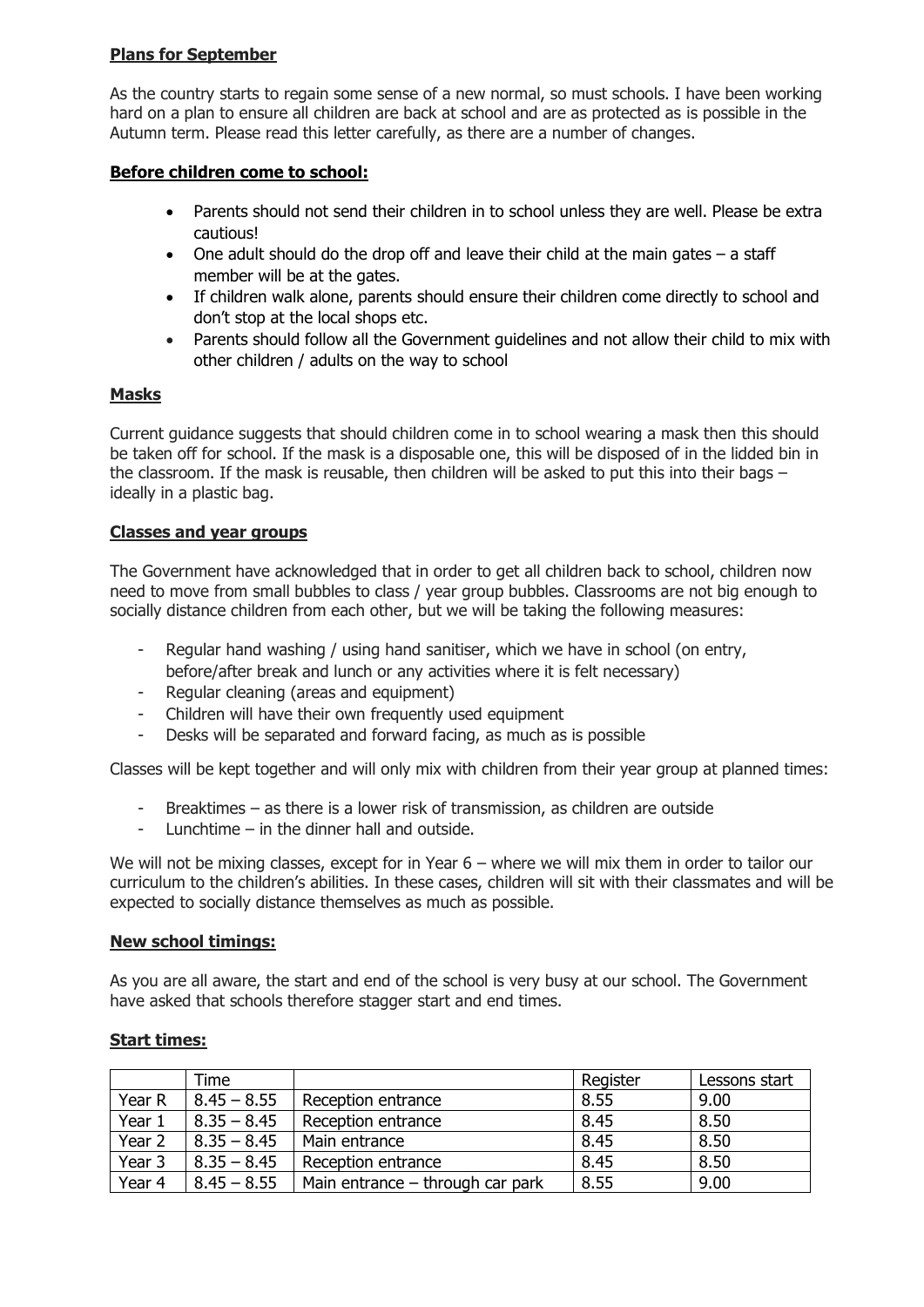|  | Year 5 $\left  8.45 - 8.55 \right $ Main entrance – through car park | $\vert 8.55$ | 9.00 |
|--|----------------------------------------------------------------------|--------------|------|
|  | Year 6 $\mid$ 8.35 – 8.45 $\mid$ Main entrance – through car park    | 8.45         | 8.50 |

## **Lunchtime:**

Lunchtime has been a challenge to organise - so that year groups are kept apart. The changes mean:

- Some classes will be on a rota  $-$  eating in the hall and their classroom.
- Lunchtime is no longer an hour and has reduced to 50 minutes in Years R,1,2,5,6 and 45 minutes in Years 3 and 4.
- In September, school dinners will be cold, apart from pizza on a Friday. Once we have the children back and have checked everything works, we will endeavour to provide a hot meal as we move in to the winter. A menu is attached.
- As much as possible, the team do not wish to handle cash, so please pay online if at all possible. If not, dinner money should be put in an envelope and put in the letterbox, outside the main entrance. Money should not be sent to class with children.

For those parents who take children home at lunchtime, the new times are:

|        | Reception $11.45 - 12.35$ | Year 4 12.15 $-1.00$  |
|--------|---------------------------|-----------------------|
| Year 1 | $12.00 - 12.50$           | Year 5 $12.30 - 1.20$ |
| Year 2 | $12.40 - 1.30$            | Year 6 12.45 $- 1.35$ |
| Year 3 | $12.00 - 12.45$           |                       |

# **End times:**

The final challenge is getting all the children home safely, whilst keeping children /adults etc apart!

Due to some classes starting earlier and the shorter lunchtimes the end times have also changed. Please rest assured that the children still get exactly the same amount of teaching time in the classroom.

Parents will need to come on to site to collect children and so please be aware of where to collect your child from. Siblings will not be allowed to walk through the school to go to their sibling's classes; parents will need to arrange to meet their children somewhere or collect them from their collection point – the staggers should help this.

As we have not been able to do any transitions, we will have signs and staff available to help you get to where you need to on the first day!

|           | End time           | How?                                                                                                                                                                               |
|-----------|--------------------|------------------------------------------------------------------------------------------------------------------------------------------------------------------------------------|
| Reception | 3.20 <sub>pm</sub> | Parents enter through the Reception gates, where<br>children are dropped off.                                                                                                      |
|           |                    | <b>Emerald and Crystal</b> from the classroom in school.<br><b>Coral, Opal and Ruby</b> - Reception playground                                                                     |
| Year 1    | 3.10 <sub>pm</sub> | Parents enter through the Reception gates, where<br>children are dropped off.                                                                                                      |
|           |                    | Collect:<br><b>Elm</b> from outside the classroom<br><b>Willow, Oak, Ash</b> from the KS1 playground<br><b>Beech</b> from outside the classroom, which is on the KS1<br>playground |